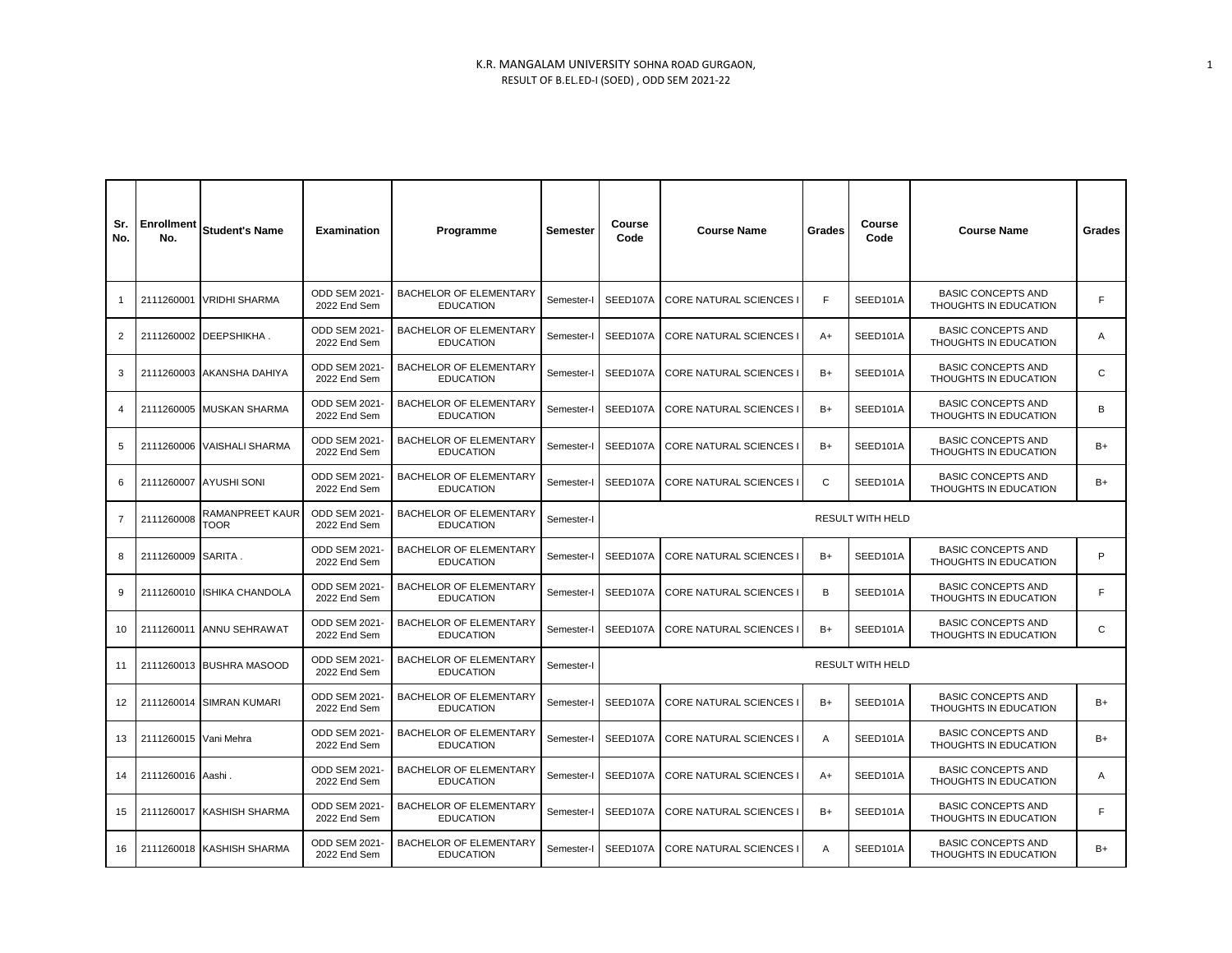| Sr.<br>No.        | Enrollment<br>No.     | <b>Student's Name</b>                 | <b>Examination</b>                   | Programme                                         | Semester   | <b>Course Code</b>               | <b>Course Name</b>          | Grades | <b>Course Code</b> | <b>Course Name</b>     | Grade<br>s |
|-------------------|-----------------------|---------------------------------------|--------------------------------------|---------------------------------------------------|------------|----------------------------------|-----------------------------|--------|--------------------|------------------------|------------|
|                   | 2111260001            | <b>VRIDHI SHARMA</b>                  | <b>ODD SEM 2021-</b><br>2022 End Sem | BACHELOR OF ELEMENTARY<br><b>EDUCATION</b>        | Semester-I | SEED103A                         | NATURE OF LANGUAGE I        | F      | SEED109A           | CORE SOCIAL SCIENCES I | F          |
| 2                 | 2111260002            | DEEPSHIKHA.                           | ODD SEM 2021-<br>2022 End Sem        | BACHELOR OF ELEMENTARY<br><b>EDUCATION</b>        | Semester-I | SEED103A                         | NATURE OF LANGUAGE I        | B+     | SEED109A           | CORE SOCIAL SCIENCES I | B+         |
| 3                 | 2111260003            | <b>AKANSHA DAHIYA</b>                 | ODD SEM 2021-<br>2022 End Sem        | BACHELOR OF ELEMENTARY<br><b>EDUCATION</b>        | Semester-I | SEED103A<br>NATURE OF LANGUAGE I |                             |        | SEED109A           | CORE SOCIAL SCIENCES I | C          |
| 4                 | 2111260005            | <b>MUSKAN SHARMA</b>                  | <b>ODD SEM 2021-</b><br>2022 End Sem | BACHELOR OF ELEMENTARY<br><b>EDUCATION</b>        | Semester-I | SEED103A                         | NATURE OF LANGUAGE I        |        | SEED109A           | CORE SOCIAL SCIENCES I | C          |
| 5                 | 2111260006            | <b>VAISHALI SHARMA</b>                | ODD SEM 2021-<br>2022 End Sem        | BACHELOR OF ELEMENTARY<br><b>EDUCATION</b>        | Semester-I | SEED103A                         | NATURE OF LANGUAGE I        |        | SEED109A           | CORE SOCIAL SCIENCES I | Α          |
| 6                 | 2111260007            | <b>AYUSHI SONI</b>                    | ODD SEM 2021-<br>2022 End Sem        | BACHELOR OF ELEMENTARY<br><b>EDUCATION</b>        | Semester-I | SEED103A                         | NATURE OF LANGUAGE I        |        | SEED109A           | CORE SOCIAL SCIENCES I | C          |
| $\overline{7}$    | 2111260008            | <b>RAMANPREET KAUR</b><br><b>TOOR</b> | ODD SEM 2021-<br>2022 End Sem        | BACHELOR OF ELEMENTARY<br><b>EDUCATION</b>        | Semester-I | <b>RESULT WITH HELD</b>          |                             |        |                    |                        |            |
| 8                 | 2111260009            | SARITA.                               | <b>ODD SEM 2021-</b><br>2022 End Sem | BACHELOR OF ELEMENTARY<br><b>EDUCATION</b>        | Semester-I | SEED103A                         | NATURE OF LANGUAGE I        |        | SEED109A           | CORE SOCIAL SCIENCES I | P          |
| 9                 | 2111260010            | <b>ISHIKA CHANDOLA</b>                | ODD SEM 2021-<br>2022 End Sem        | BACHELOR OF ELEMENTARY<br><b>EDUCATION</b>        | Semester-I | SEED103A                         | NATURE OF LANGUAGE I        |        | SEED109A           | CORE SOCIAL SCIENCES I | F          |
| 10                |                       | 2111260011 ANNU SEHRAWAT              | ODD SEM 2021-<br>2022 End Sem        | <b>BACHELOR OF ELEMENTARY</b><br><b>EDUCATION</b> | Semester-I | SEED103A                         | NATURE OF LANGUAGE I        |        | SEED109A           | CORE SOCIAL SCIENCES I | B          |
| 11                |                       | 2111260013 BUSHRA MASOOD              | ODD SEM 2021-<br>2022 End Sem        | BACHELOR OF ELEMENTARY<br><b>EDUCATION</b>        | Semester-I | <b>RESULT WITH HELD</b>          |                             |        |                    |                        |            |
| $12 \overline{ }$ | 2111260014            | <b>SIMRAN KUMARI</b>                  | ODD SEM 2021-<br>2022 End Sem        | BACHELOR OF ELEMENTARY<br><b>EDUCATION</b>        | Semester-I | SEED103A                         | <b>NATURE OF LANGUAGE I</b> | B+     | SEED109A           | CORE SOCIAL SCIENCES I | B+         |
| 13                | 2111260015 Vani Mehra |                                       | ODD SEM 2021-<br>2022 End Sem        | <b>BACHELOR OF ELEMENTARY</b><br><b>EDUCATION</b> | Semester-I | SEED103A                         | NATURE OF LANGUAGE I        |        | SEED109A           | CORE SOCIAL SCIENCES I | A          |
| 14                | 2111260016 Aashi.     |                                       | ODD SEM 2021-<br>2022 End Sem        | BACHELOR OF ELEMENTARY<br><b>EDUCATION</b>        | Semester-I | SEED103A                         | NATURE OF LANGUAGE I        | B+     | SEED109A           | CORE SOCIAL SCIENCES I | B+         |
| 15                | 2111260017            | <b>KASHISH SHARMA</b>                 | ODD SEM 2021-<br>2022 End Sem        | BACHELOR OF ELEMENTARY<br><b>EDUCATION</b>        | Semester-I | SEED103A                         | NATURE OF LANGUAGE I        | P      | SEED109A           | CORE SOCIAL SCIENCES I | F          |
| 16                |                       | 2111260018 KASHISH SHARMA             | ODD SEM 2021-<br>2022 End Sem        | BACHELOR OF ELEMENTARY<br><b>EDUCATION</b>        | Semester-I | SEED103A                         | NATURE OF LANGUAGE I        | A      | SEED109A           | CORE SOCIAL SCIENCES I | B+         |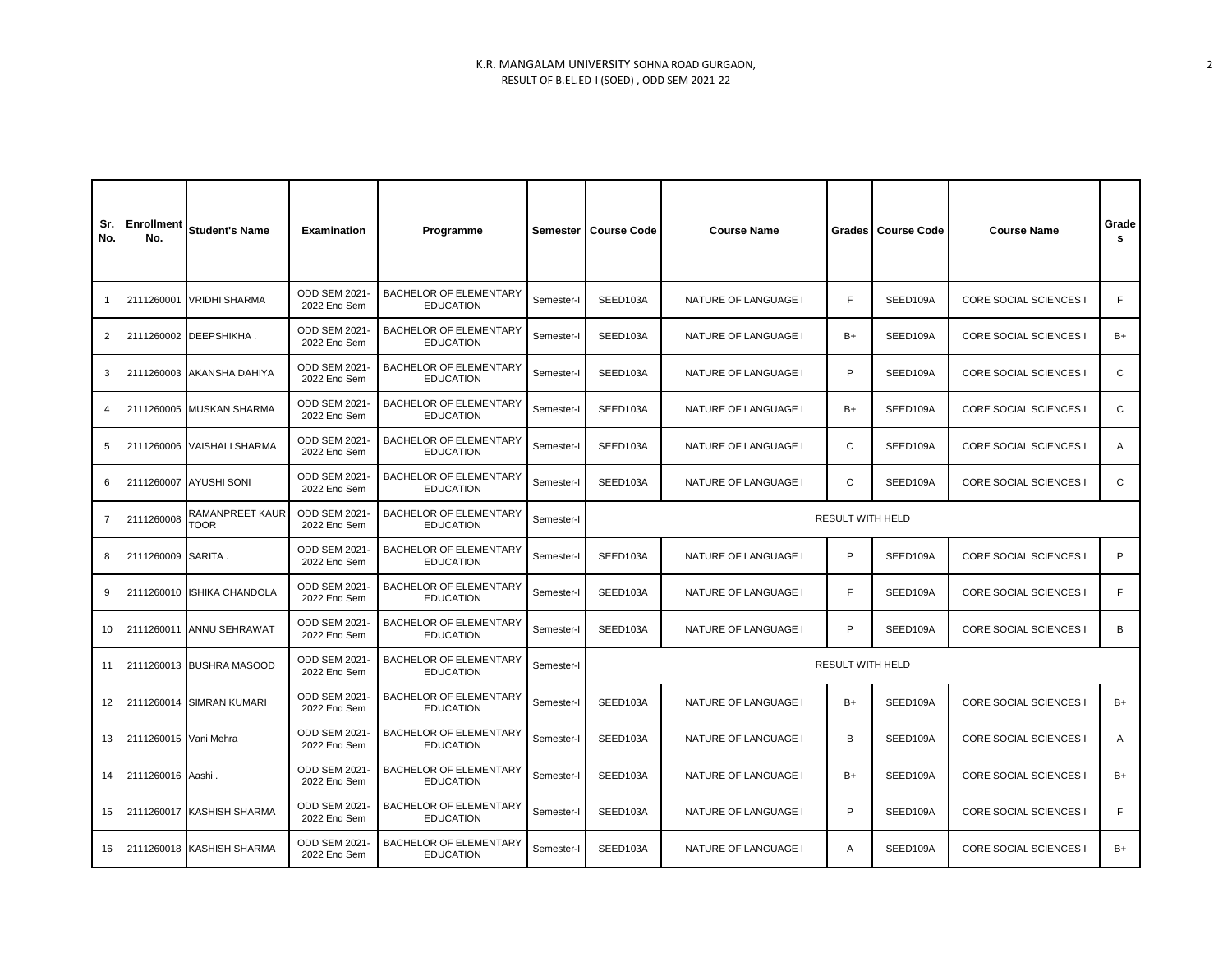| Sr.<br>No.     | <b>Enrollment</b><br>No. | <b>Student's Name</b>          | Examination                          | Programme                                         | Semester   | Course<br><b>Course Name</b><br>Code         |                                  | Grades | <b>Course Code</b><br><b>Course Name</b> |                           | Grade<br>s |
|----------------|--------------------------|--------------------------------|--------------------------------------|---------------------------------------------------|------------|----------------------------------------------|----------------------------------|--------|------------------------------------------|---------------------------|------------|
| $\mathbf{1}$   | 2111260001               | <b>VRIDHI SHARMA</b>           | <b>ODD SEM 2021-</b><br>2022 End Sem | BACHELOR OF ELEMENTARY<br><b>EDUCATION</b>        | Semester-I | SEED111A                                     | <b>SCHOOL EXPOSURE I</b>         | F      | SEED105A                                 | <b>CORE MATHEMATICS I</b> | F          |
| 2              |                          | 2111260002 DEEPSHIKHA.         | ODD SEM 2021<br>2022 End Sem         | BACHELOR OF ELEMENTARY<br><b>EDUCATION</b>        | Semester-I | SEED111A                                     | <b>SCHOOL EXPOSURE I</b>         | B      | SEED105A                                 | <b>CORE MATHEMATICS I</b> | Α          |
| 3              |                          | 2111260003 AKANSHA DAHIYA      | ODD SEM 2021-<br>2022 End Sem        | BACHELOR OF ELEMENTARY<br><b>EDUCATION</b>        | Semester-I | SEED111A                                     | <b>SCHOOL EXPOSURE I</b>         | B      | SEED105A                                 | <b>CORE MATHEMATICS I</b> | A+         |
| $\overline{4}$ |                          | 2111260005 MUSKAN SHARMA       | <b>ODD SEM 2021-</b><br>2022 End Sem | BACHELOR OF ELEMENTARY<br><b>EDUCATION</b>        | Semester-I | SEED111A                                     | <b>SCHOOL EXPOSURE I</b>         |        | SEED105A                                 | <b>CORE MATHEMATICS I</b> | B          |
| 5              |                          | 2111260006 VAISHALI SHARMA     | ODD SEM 2021-<br>2022 End Sem        | BACHELOR OF ELEMENTARY<br><b>EDUCATION</b>        | Semester-I | SEED111A                                     | <b>SCHOOL EXPOSURE I</b>         |        | SEED105A                                 | <b>CORE MATHEMATICS I</b> | Α          |
| 6              | 2111260007               | <b>AYUSHI SONI</b>             | ODD SEM 2021-<br>2022 End Sem        | BACHELOR OF ELEMENTARY<br><b>EDUCATION</b>        | Semester-I | SEED111A                                     | <b>SCHOOL EXPOSURE</b>           | $B+$   | SEED105A                                 | <b>CORE MATHEMATICS I</b> | B+         |
| $\overline{7}$ | 2111260008               | RAMANPREET KAUR<br><b>TOOR</b> | <b>ODD SEM 2021-</b><br>2022 End Sem | BACHELOR OF ELEMENTARY<br><b>EDUCATION</b>        | Semester-I | <b>RESULT WITH HELD</b>                      |                                  |        |                                          |                           |            |
| 8              | 2111260009 SARITA.       |                                | ODD SEM 2021-<br>2022 End Sem        | BACHELOR OF ELEMENTARY<br><b>EDUCATION</b>        | Semester-I | SEED111A                                     | <b>SCHOOL EXPOSURE I</b>         |        | SEED105A                                 | <b>CORE MATHEMATICS I</b> | B+         |
| 9              |                          | 2111260010 ISHIKA CHANDOLA     | ODD SEM 2021-<br>2022 End Sem        | BACHELOR OF ELEMENTARY<br><b>EDUCATION</b>        | Semester-I | SEED111A                                     | <b>SCHOOL EXPOSURE I</b>         |        | SEED105A                                 | <b>CORE MATHEMATICS I</b> | B+         |
| 10             | 2111260011               | <b>ANNU SEHRAWAT</b>           | <b>ODD SEM 2021-</b><br>2022 End Sem | BACHELOR OF ELEMENTARY<br><b>EDUCATION</b>        | Semester-I | SEED111A                                     | <b>SCHOOL EXPOSURE I</b>         |        | SEED105A                                 | <b>CORE MATHEMATICS I</b> | B+         |
| 11             |                          | 2111260013 BUSHRA MASOOD       | ODD SEM 2021-<br>2022 End Sem        | BACHELOR OF ELEMENTARY<br><b>EDUCATION</b>        | Semester-I | RESULT WITH HELD                             |                                  |        |                                          |                           |            |
| 12             |                          | 2111260014 SIMRAN KUMARI       | ODD SEM 2021-<br>2022 End Sem        | BACHELOR OF ELEMENTARY<br><b>EDUCATION</b>        | Semester-I | SEED111A                                     | <b>SCHOOL EXPOSURE I</b>         |        | SEED105A                                 | <b>CORE MATHEMATICS I</b> | A          |
| 13             | 2111260015 Vani Mehra    |                                | <b>ODD SEM 2021-</b><br>2022 End Sem | BACHELOR OF ELEMENTARY<br><b>EDUCATION</b>        | Semester-I | SEED111A<br><b>SCHOOL EXPOSURE I</b>         |                                  | A      | SEED105A                                 | <b>CORE MATHEMATICS I</b> | A+         |
| 14             | 2111260016 Aashi.        |                                | ODD SEM 2021<br>2022 End Sem         | BACHELOR OF ELEMENTARY<br><b>EDUCATION</b>        | Semester-I | SEED111A                                     | <b>SCHOOL EXPOSURE I</b>         | A      | SEED105A                                 | <b>CORE MATHEMATICS I</b> | A+         |
| 15             |                          | 2111260017 KASHISH SHARMA      | ODD SEM 2021<br>2022 End Sem         | BACHELOR OF ELEMENTARY<br><b>EDUCATION</b>        | Semester-I | SEED111A                                     | <b>SCHOOL EXPOSURE I</b><br>$B+$ |        | SEED105A                                 | <b>CORE MATHEMATICS I</b> | B+         |
| 16             |                          | 2111260018 KASHISH SHARMA      | <b>ODD SEM 2021-</b><br>2022 End Sem | <b>BACHELOR OF ELEMENTARY</b><br><b>EDUCATION</b> | Semester-I | SEED111A<br><b>SCHOOL EXPOSURE I</b><br>$B+$ |                                  |        | SEED105A                                 | <b>CORE MATHEMATICS I</b> | $A+$       |